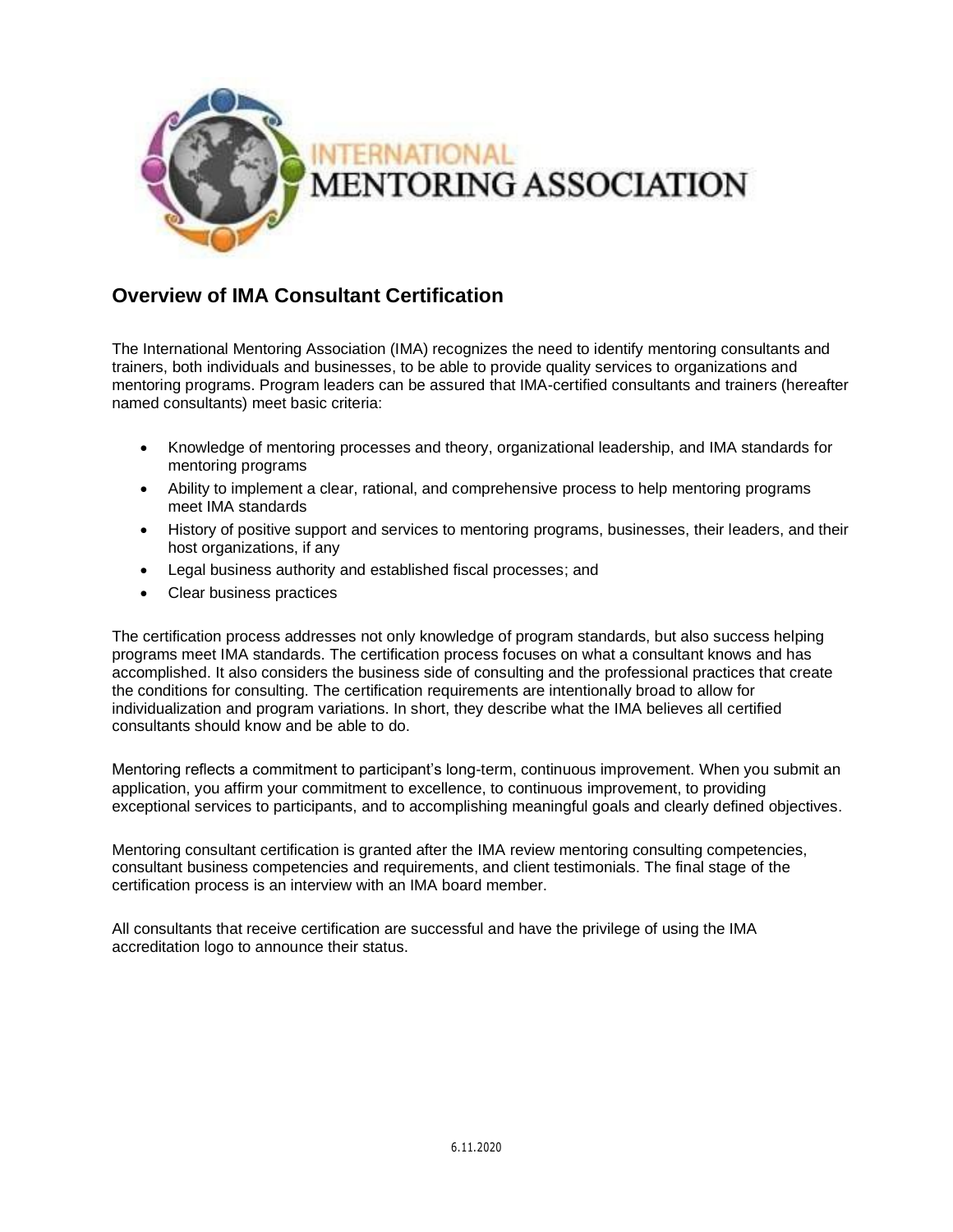## **Overview of Certification Application Process**

There are 100 points available to determine if certification will be awarded. Below is a description of the required information, documentation, and evidence to support an application. It is recommended that persons or programs applying for certification follow the RFA to ensure all information, documentation and evidence are provided along with an estimated timeline for IMA review.

### Required Documentation, Information and Evidence:

- A. Mentoring Consulting Competences worth 50 points
	- o Knowledge of Mentoring Program Design: Case Study and Analysis *(Please describe your mentor program design by answering the topics below)*
		- Program/Business Introduction *(What is the name of your program? Provide an introduction about the program, and a general overview)*
		- Program/Business Alignment to IMA Standards for Mentoring Programs *(How does your program align to the IMA standards – standards are listed on our accreditation page)*
		- Informed Decision-Making *(How do you make decisions regarding your mentor program? Is it rooted in research? Is it rooted in practice?)*
		- Outcomes of Your Involvement *(What are some outcomes based on your personal work?)*
	- o Knowledge of Consulting Facilitation, Skills, and Processes
		- Collaboration and Interpersonal Skills *(How do you collaborate with others in the field, in your practice, and how do you encourage collaboration amongst mentors/mentees?)*
		- Scope and Sequence for Program Development and Improvement *(How do you plan to scale your program or want to develop it further?)*
- B. Consulting Business Competencies and Requirements worth 25 points
	- o Evidence of Business Practices
		- **Evidence of Business Legal Status**
		- Evidence of Documented Professional Practice
		- Online Presence and Promotional Materials
	- o Fiscal Management
		- Formalized Fiscal Processes
	- o Applicant's Qualifications
		- Resume/Vita
		- IMA Membership
- C. Client Testimonials worth 15 points
	- o Required Number of Testimonials
- D. Optional Application Components worth 10 points
	- o Other Certifications
	- o Consultant and Training Licenses
	- o Conference Presentations
	- o Mentoring Publications
	- o Business Plan
- E. Modifications for Business and Organization Applicants (see full RFA)

Overall Application Quality worth 5 points Certification Interview worth 10 points